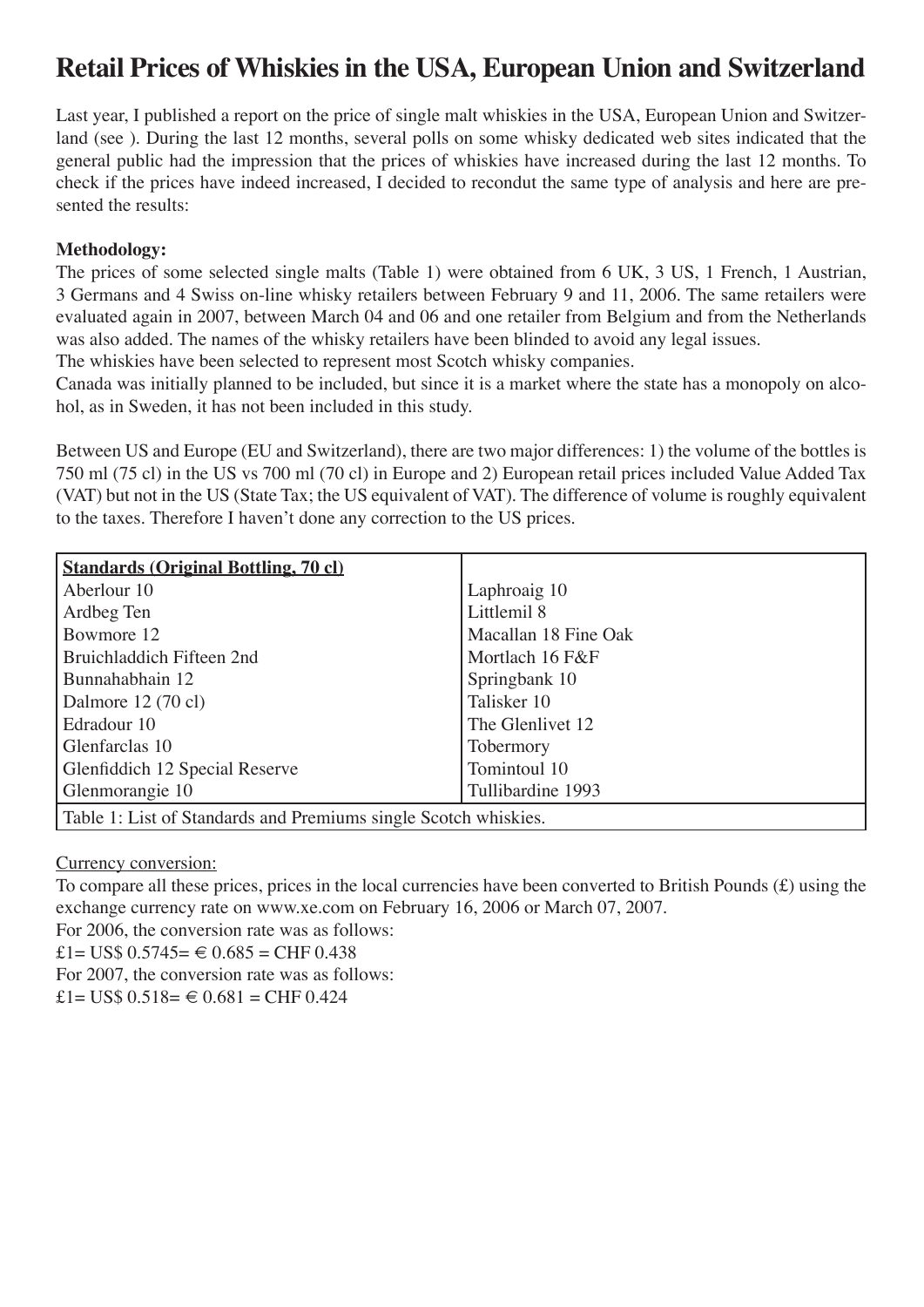# **Results:**

## **Changes between 2006 and 2007**

|                           | 2006      |     |       |       | 2007 |       |       |      |       |
|---------------------------|-----------|-----|-------|-------|------|-------|-------|------|-------|
|                           | Av. Price | Min | max   |       | av.  |       | min   | max. |       |
| Aberlour 10               | 20.24     |     | 15.51 | 24.50 |      | 19.85 | 15.51 |      | 24.19 |
| Ardbeg Ten                | 26.87     |     | 20.54 | 31.73 |      | 26.30 | 20.54 |      | 31.59 |
| Bowmore 12                | 23.11     |     | 13.98 | 27.53 |      | 23.25 | 14.36 |      | 26.99 |
| Bruichladdich Fifteen 2nd | 36.42     |     | 30.76 | 43.52 |      | 36.41 | 30.76 |      | 42.51 |
| Bunnahabhain 12           | 25.68     |     | 20.99 | 30.22 |      | 25.69 | 20.99 |      | 30.22 |
| Dalmore 12                | 23.30     |     | 15.54 | 28.50 |      | 24.04 | 17.12 |      | 26.75 |
| Edradour 10               | 29.34     |     | 24.48 | 32.88 |      | 29.75 | 26.65 |      | 32.88 |
| Glenfarclas 10            | 22.30     |     | 18.43 | 25.84 |      | 21.41 | 15.77 |      | 25.84 |
| Glenfiddich 12            | 21.43     |     | 16.43 | 26.99 |      | 21.47 | 16.43 |      | 26.99 |
| Glenmorangie 10           | 23.59     |     | 14.89 | 28.53 |      | 23.24 | 14.89 |      | 28.47 |
| Laphroaig 10              | 22.65     |     | 17.12 | 29.43 |      | 22.51 | 17.12 |      | 29.43 |
| Littlemil 8               | 28.06     |     | 20.48 | 30.41 |      | 27.68 | 20.48 |      | 30.41 |
| Macallan 18 Fine Oak      | 64.63     |     | 49.67 | 78.30 |      | 65.74 | 54.73 |      | 74.67 |
| Mortlach 16 F&F           | 36.61     |     | 31.99 | 44.94 |      | 36.32 | 31.99 |      | 44.53 |
| Springbank 10             | 29.56     |     | 24.99 | 38.98 |      | 29.35 | 24.99 |      | 38.98 |
| Talisker 10               | 27.21     |     | 19.03 | 38.61 |      | 27.60 | 21.23 |      | 38.61 |
| The Glenlivet 12          | 21.47     |     | 15.75 | 28.99 |      | 21.52 | 15.75 |      | 27.00 |
| Tobermory                 | 22.39     |     | 16.57 | 30.22 |      | 22.39 | 18.38 |      | 30.22 |
| Tomintoul 10              | 24.28     |     | 19.11 | 28.47 |      | 24.00 | 19.11 |      | 28.47 |
| Tullibardine 1993         | 26.10     |     | 22.40 | 29.39 |      | 26.72 | 24.90 |      | 29.39 |
| mean                      | 27.76     |     |       |       |      | 27.76 |       |      |       |

Table 1: Price for 2006 vs 2007 in GBP  $(\text{\pounds})$  for each standard single malt.

Based on the data illustrated in Table 1, the mean price  $(\text{\pounds}27.76)$  of a standard whisky bottle has not changed from a penny between 2006 and 2007. If you compare the prices between the different countries (see Figure 1; only United Kingdom (UK), USA (US), Germany (DE) and Switzerland (CH) listed since only one shop was

retained for the other countries). there  $i_{\rm S}$ not much variability, although Germany tends to be always cheaper than the other countries. Otherwise. if you look at the retailer level and in its own currency (data not shown), the mean prices have increased of  $5.24\%$  in the US, 2.3% in France, 1.3% in Austria, 2% in Germany, 0.8% in Switzerland and have not changed at all in UK. The British currency was very strong in March 2007 in comparison to the other currencies, the mean price expressed in £ has not changed.



Figure 1: Distribution of the mean price per country in £.